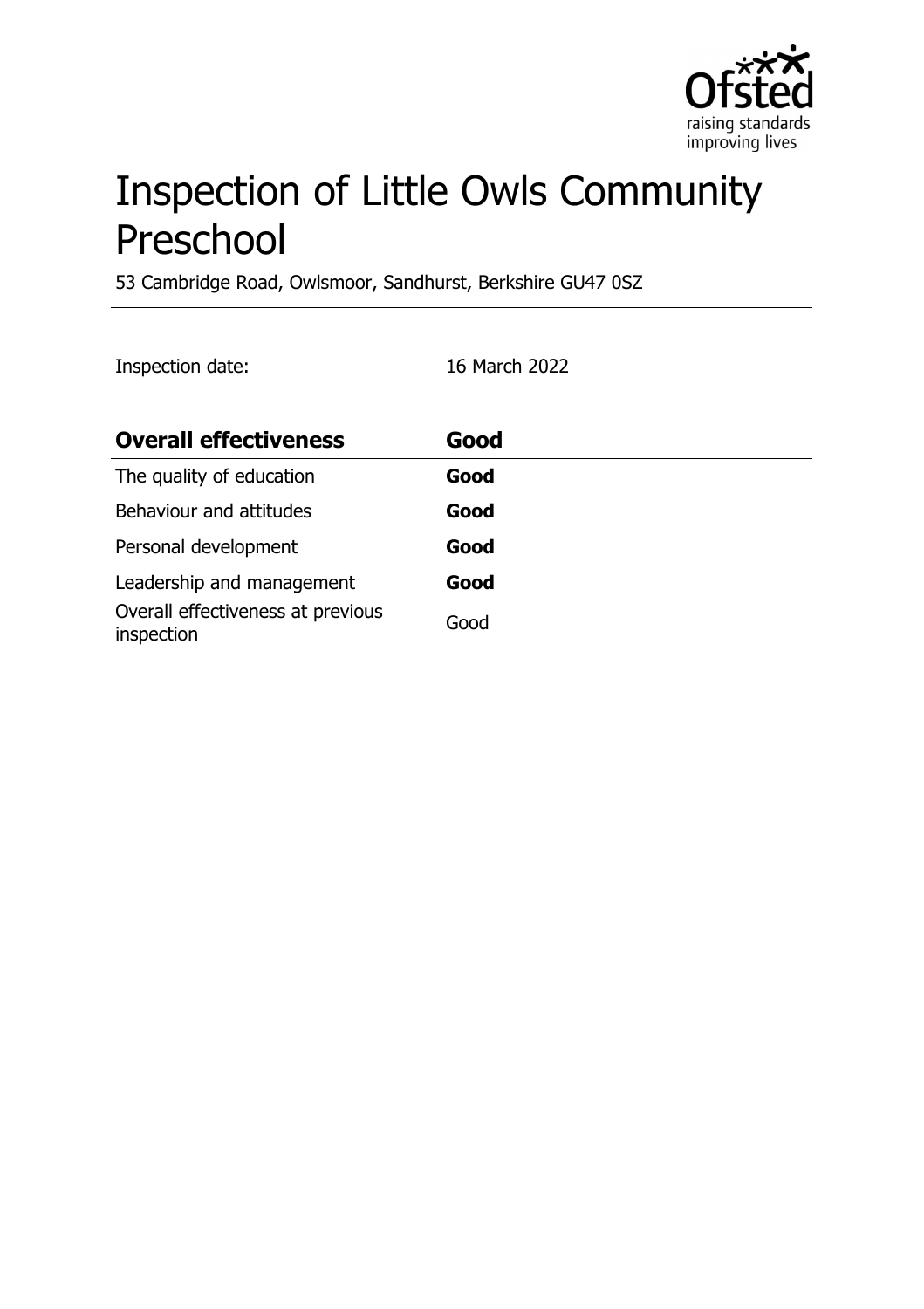

# **What is it like to attend this early years setting?**

#### **The provision is good**

Children enjoy their time at the pre-school. They smile and chat to their friends as they confidently arrive and are warmly welcomed by staff. Children are eager to get involved and ready to learn. They make good progress through accessing a well-planned curriculum. Staff get to know children well. They plan effectively to support their individual needs and interests. Children concentrate on their chosen activities and demonstrate that they remember what they have learned. They talk about the different foods they have eaten for snack. Older children discuss their knowledge of food groups and having a balanced diet. They use new vocabulary, such as 'carbohydrate', as they have fun listing all the foods they know in this group.

Children behave well. They are kind and polite to each other. Children create an enormous drawing together on paper on the floor. They lie down and focus on the marks they make. Children say please and thank you as they take turns to use the different coloured pens. They organise the resources among themselves and encourage other children to join in. Children make positive comments about each other's pictures. They draw faces and describe the expressions as 'grumpy' and 'excited', using their knowledge of the language of emotions. They enjoy working together and demonstrate they are proud of their achievements.

### **What does the early years setting do well and what does it need to do better?**

- $\blacksquare$  Staff provide children with plenty of opportunities to be active. Children giggle and jump up and down as they copy a staff member enthusiastically leading a fitness routine. Outside in the garden, children move around playing chasing games. They balance on springy stepping stones and wobbly wooden ramps. Children develop their core strength and benefit from plenty of fresh air and exercise.
- $\blacksquare$  Staff engage in meaningful conversations with children. They enhance their understanding of the world around them. Staff teach children about the different types of buildings that people live in. Children are keen to talk about their own homes and families as they draw pictures. Staff support children to develop an understanding of what makes them similar and different to others.
- $\blacksquare$  Children develop the strength in their hands. They explore ways to manipulate play dough. They practise using pincers and carefully cutting with scissors. This supports their fine motor skills and prepares them well for writing when they eventually move to school.
- Staff encourage children to develop a love for books. Children enjoy looking at books independently and with their friends. Staff read to children throughout the day. They use props and puppets to support children's understanding. They pause to let children fill in the missing words to familiar stories. However, on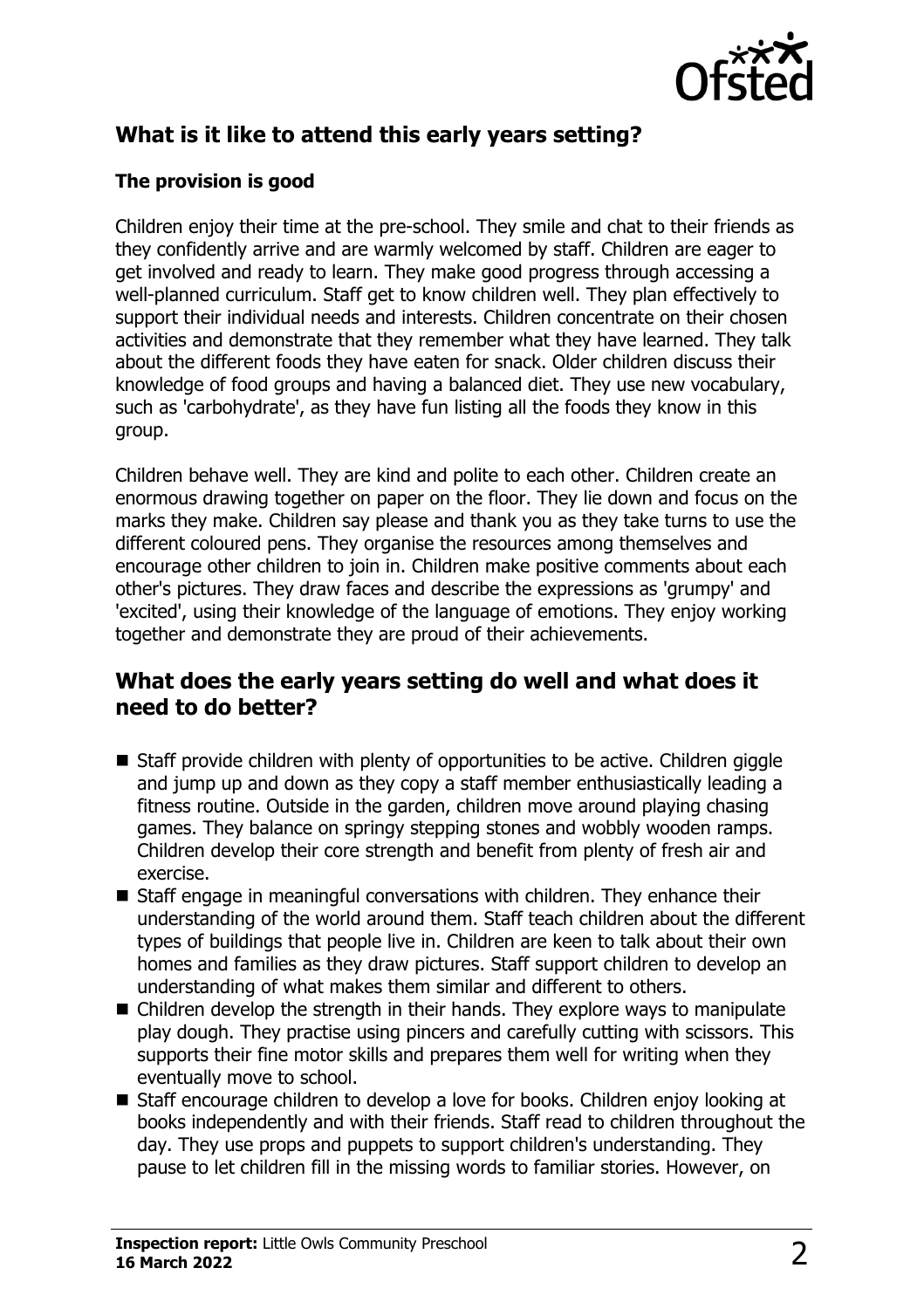

occasions, staff's arrangement of group story times does not ensure all children are kept engaged and involved.

- $\blacksquare$  Staff form good relationships with parents. They share information about children's progress and ideas to continue their learning at home. For instance, staff send books home for parents to read to children. They support them to help children with toilet training and managing behaviour.
- $\blacksquare$  The manager uses additional funding thoughtfully to provide children with experiences they may not usually access. For example, she arranges sports coaching sessions to help build children's confidence. The manager organises a visit from a mobile farm to introduce farm animals to children that may have never encountered them.
- $\blacksquare$  Staff support children to carry out tasks for themselves. At snack time, children wash their hands and collect their own plates and cups. They find their own place mats and work together to set the table. Staff use the opportunity to support children's growing independence. They sing to children as they wait for snack to be served. However, children wait for a long time, which delays them in returning to their play.
- $\blacksquare$  The manager ensures staff have the skills and knowledge to identify gaps in children's learning or delays in development. They work together to put in place effective strategies to help those that need it. The manager seeks swift support from external agencies, where necessary. Staff have high expectations for children. They work hard to help all children achieve the best possible outcomes.

## **Safeguarding**

The arrangements for safeguarding are effective.

Safeguarding is of the highest priority in this pre-school. All staff are well trained and understand their roles and responsibilities in keeping children safe from harm. They understand the reporting procedures they must follow if they are concerned about the welfare of a child, or the conduct of other staff members. Staff have knowledge of the signs and symptoms that a child may be at risk from abuse. The setting is risk assessed to ensure hazards to children are minimised. Children learn to manage their own risk in the garden. They figure out how to safely get up and down the climbing equipment with support from staff.

### **What does the setting need to do to improve?**

#### **To further improve the quality of the early years provision, the provider should:**

- $\blacksquare$  improve further the organisation of snack time, so that children do not have to wait for long periods and their play is not disrupted
- $\blacksquare$  strengthen the implementation of group activities, such as story time, to fully engage all children.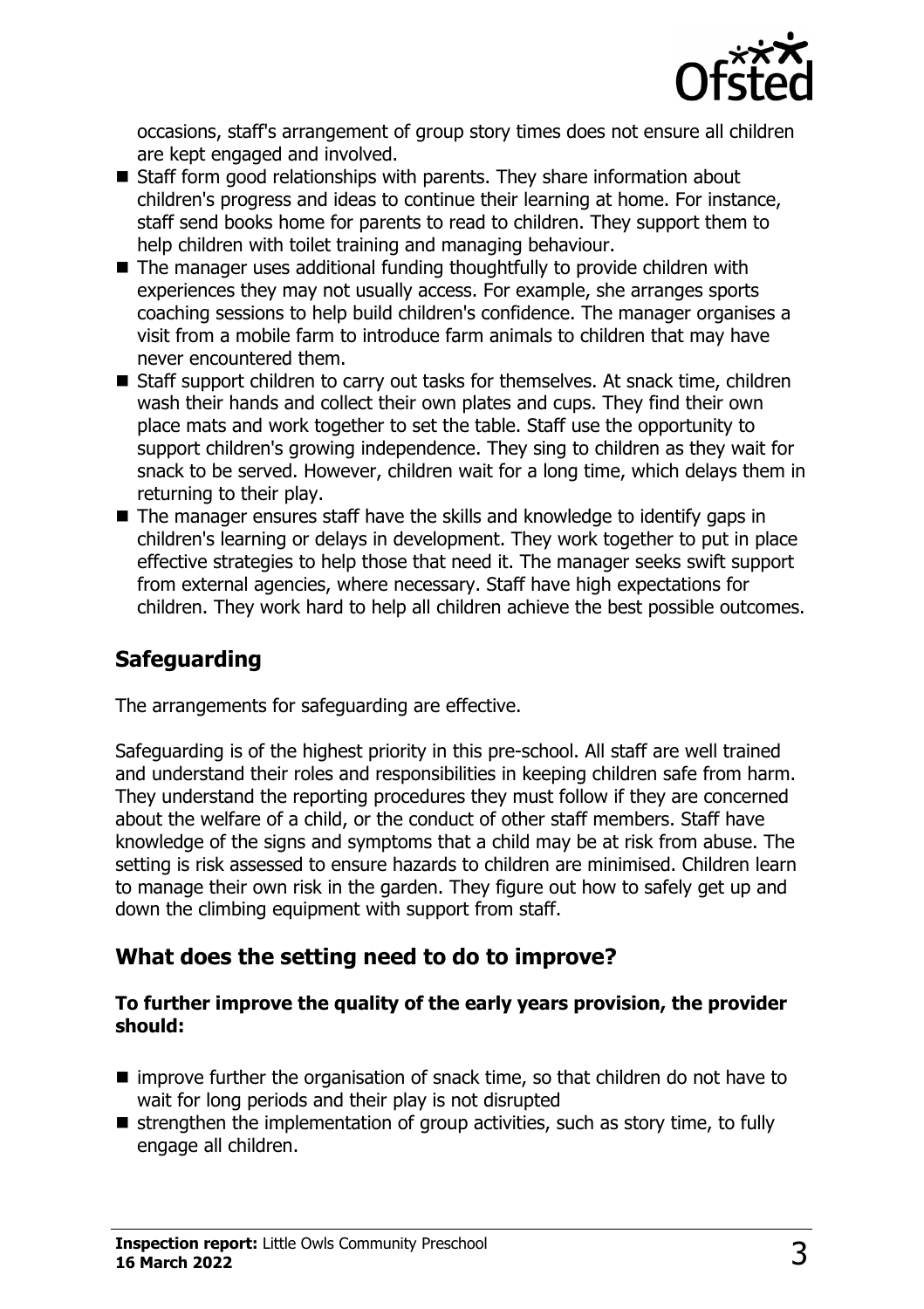

| <b>Setting details</b>                              |                                    |
|-----------------------------------------------------|------------------------------------|
| Unique reference number                             | 119250                             |
| <b>Local authority</b>                              | <b>Bracknell Forest</b>            |
| <b>Inspection number</b>                            | 10228193                           |
| <b>Type of provision</b>                            | Childcare on non-domestic premises |
| <b>Registers</b>                                    | Early Years Register               |
| Day care type                                       | Sessional day care                 |
| Age range of children at time of<br>inspection      | 2 to $4$                           |
| <b>Total number of places</b>                       | 30                                 |
| Number of children on roll                          | 43                                 |
| Name of registered person                           | Owlsmoor Pre School C.I.C.         |
| <b>Registered person unique</b><br>reference number | RP523049                           |
| Telephone number                                    | 01344 761919                       |
| Date of previous inspection                         | 7 December 2016                    |

## **Information about this early years setting**

Little Owls Community Preschool registered in 1992 and operates from a purposebuilt building in the area of Owlsmoor, Berkshire. The pre-school is open each weekday from 9am to 3pm, term time only. The provider receives funding to provide free early education for children aged two, three and four years. There are 13 staff; of these, eight hold appropriate early years qualifications at level 3 or above. This includes a member of staff who has early years professional status.

### **Information about this inspection**

**Inspector**

Alice M Roberts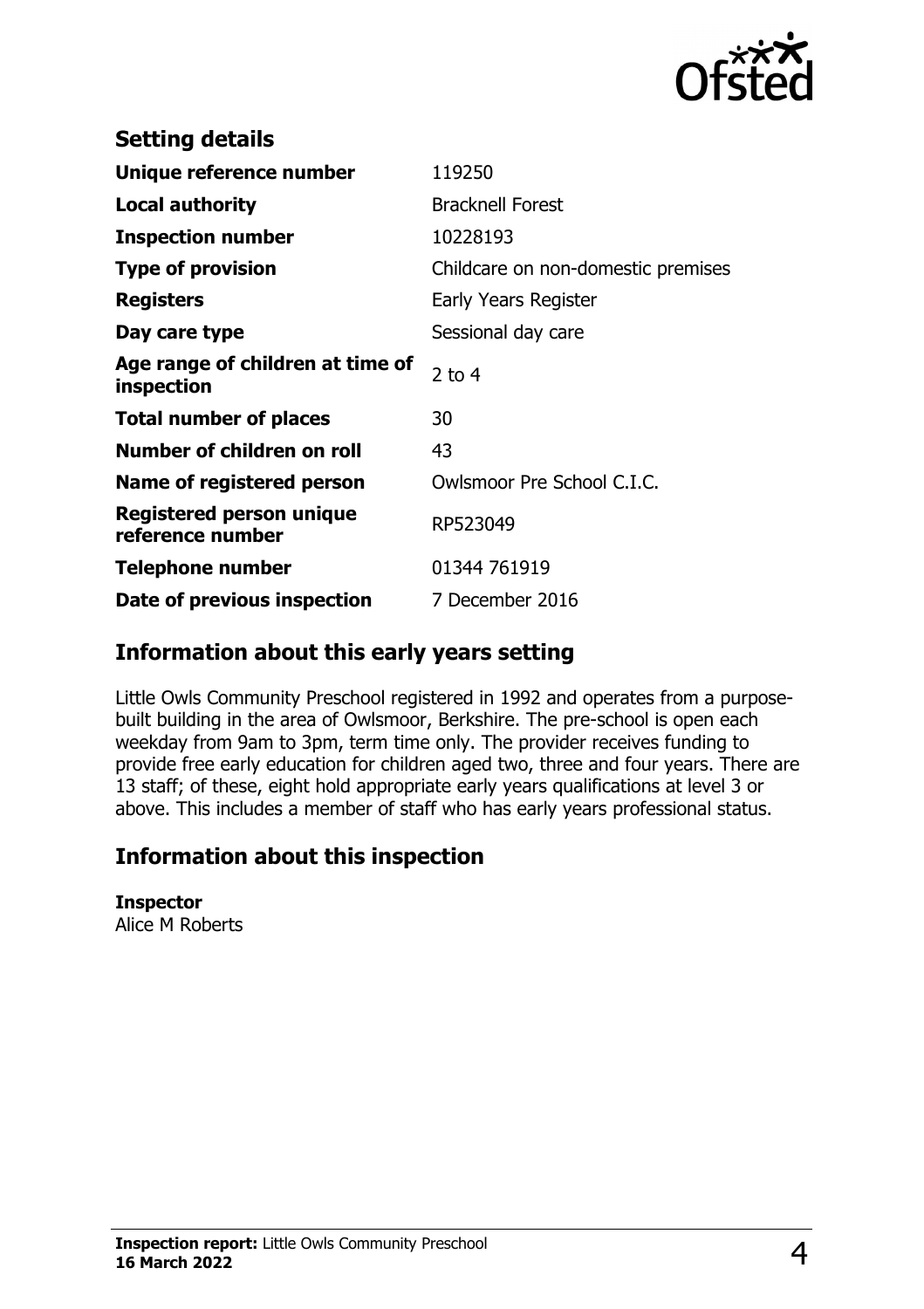

#### **Inspection activities**

- $\blacksquare$  This was the first routine inspection the preschool received since the COVID-19 pandemic began. The inspector discussed the impact of the pandemic with the manager and has taken that into account in their evaluation of the pre-school.
- $\blacksquare$  The manager and the inspector completed a learning walk and discussed the early years curriculum.
- Parents spoke with the inspector and shared their views of the pre-school.
- $\blacksquare$  The manager and the inspector carried out a joint observation of a group activity.
- $\blacksquare$  The inspector had a conversation with the manager about the leadership and management of the setting.
- $\blacksquare$  The inspector observed the quality of education being provided, indoors and outdoors, and assessed the impact that this was having on children's learning.

We carried out this inspection under sections 49 and 50 of the Childcare Act 2006 on the quality and standards of provision that is registered on the Early Years Register. The registered person must ensure that this provision complies with the statutory framework for children's learning, development and care, known as the early years foundation stage.

If you are not happy with the inspection or the report, you can [complain to Ofsted](http://www.gov.uk/complain-ofsted-report).